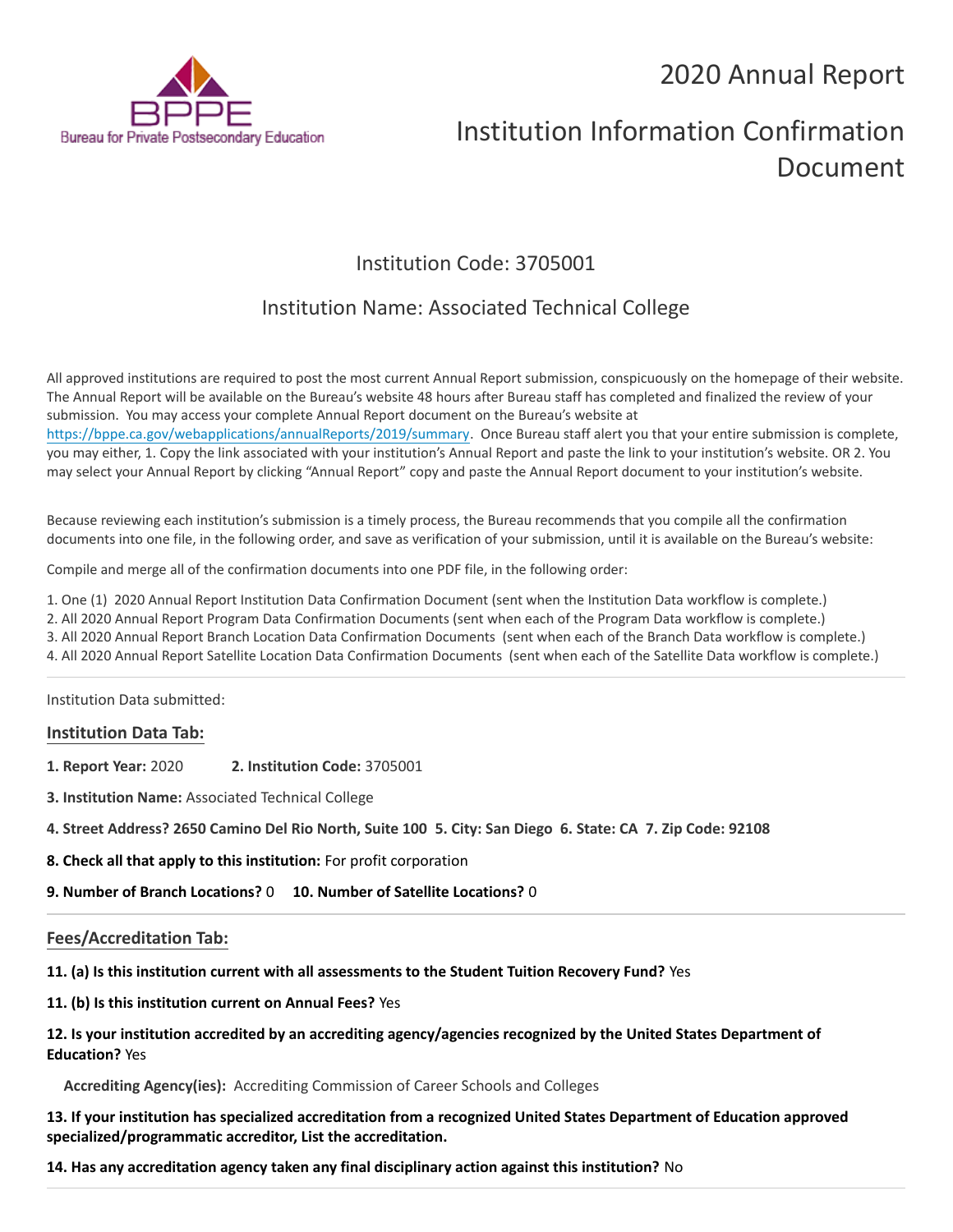### **Financial Tab:**

#### **15. Does your institution participate in federal financial aid programs under Title IV of the Federal Higher Education Act? Yes**

What is the total amount of Title IV funds received by your institution in this Reporting Year? \$782,604.00

#### **16. Does your institution participate in veterans' financial aid education programs?** Yes

What is the total amount of veterans' financial aid funds received by your institution in this Reporting Year? \$240,988.00

### **17. Does your institution participate in the Cal Grant program?** No

What is the total amount of Cal Grant funds received by your institution in this Reporting Year?

#### **18. Is your institution on the California's Eligible Training Provider List (ETPL)?** No

### **19. Is your institution receiving funds from the Workforce Innovation and Opportunity Act (WIOA) Program?** No

**20. Does your Institution participate in, or offer, any other state or federal government financial aid programs? (i.e., vocational rehab…)** : No

If yes, please provide the name of the financial aid program.

What is the total amount of any other state of federal funds received by your institution in the reporting year? \$0.00

### **21. The percentage of institutional income that was derived from public funding.** 0

**22. Does your Institution participate in, or offer any non-government financial aid programs? (i.e., private grants/loans, institutional grants/loans) : No**

**22a. You indicated "Yes" for #22, please provide the name of the financial aid programs below.**: NONE

**23. The percentage of institutional income in the reporting year derived from any non-government financial aid. : 0**

**24. Enter the most recent three-year cohort default rate reported by the U.S. Department of Education for this institution, if applicable.: 19**

**25. Provide the percentage of the students who attended this institution during this Reporting Year who received federal student loans to help pay their cost of education at the school.: 37**

**26. Provide the average amount of federal student loan debt of graduates who took out federal student loans at this institution. : \$7,500.00**

### **Offerings Tab:**

- **27. Total number of students enrolled at this institution?** 97
- **28. Number of Doctorate Degree Programs Offered?** 0
- **29. Number of Students enrolled in Doctorate programs at this institution?** 0
- **30. Number of Master Degree Programs Offered?** 0
- **31. Number of Students enrolled in Master programs at this institution?** 0
- **32. Number of Bachelor Degree Programs Offered?** 0
- **33. Number of Students enrolled in Bachelor programs at this institution?** 0
- **34. Number of Associate Degree Programs Offered?** 0
- **35. Number of Students enrolled in associate programs at this institution?** 0
- **36. Number of Diploma or Certificate Programs Offered?** 2
- **37. Number of Students enrolled in diploma or certificate programs at this institution? 97**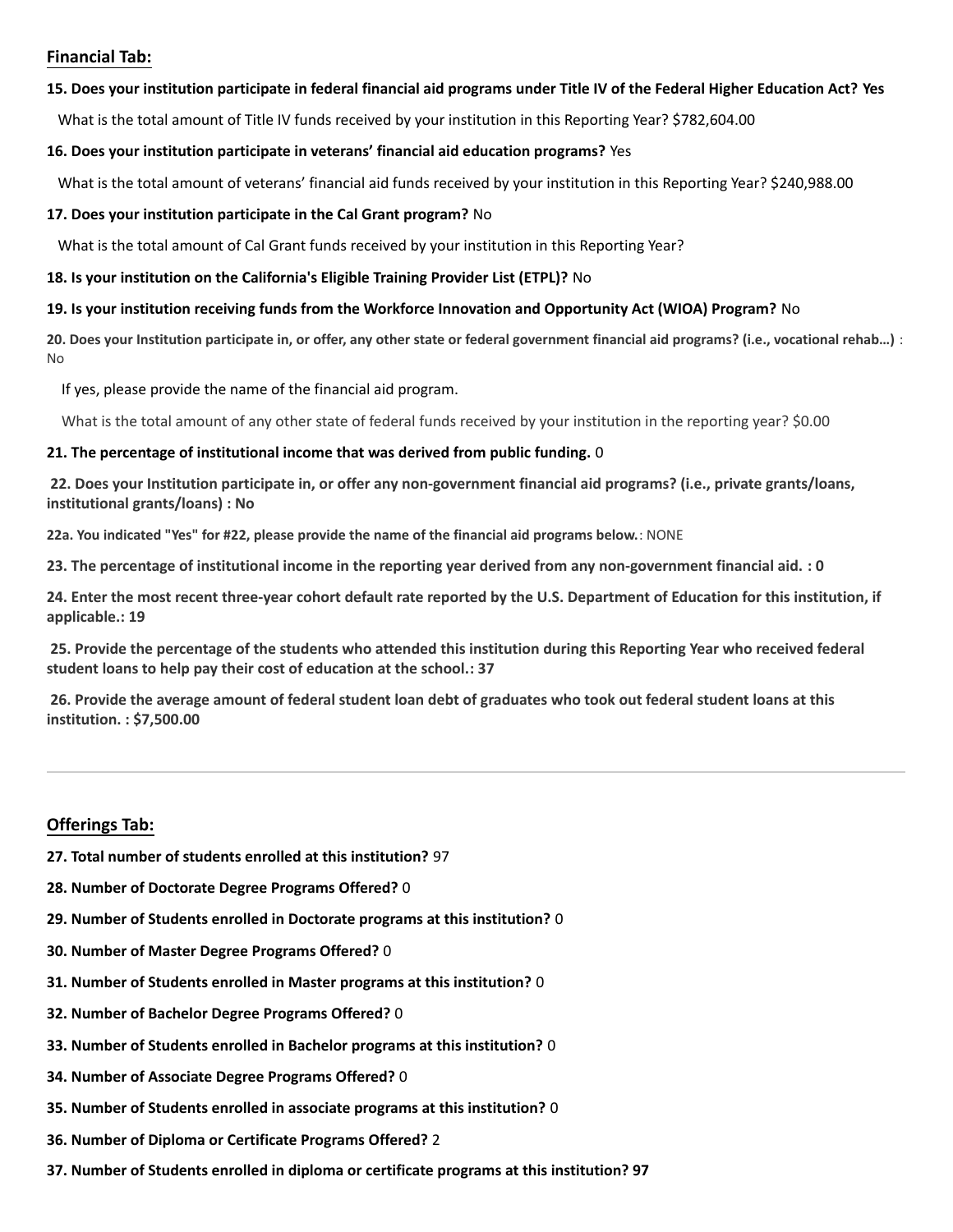### **Wesbite/Uploads Tab:**

**Institution Website:**  www.atcsd.edu

- **38. School Performance Fact Sheet Upload:** ATC-PFS-2021 REPORT.pdf
- **39. Catalog Upload:** CATALOG-2021.pdf
- **40. Enrollment Agreement Upload:** Enrollment Agreement Contract.pdf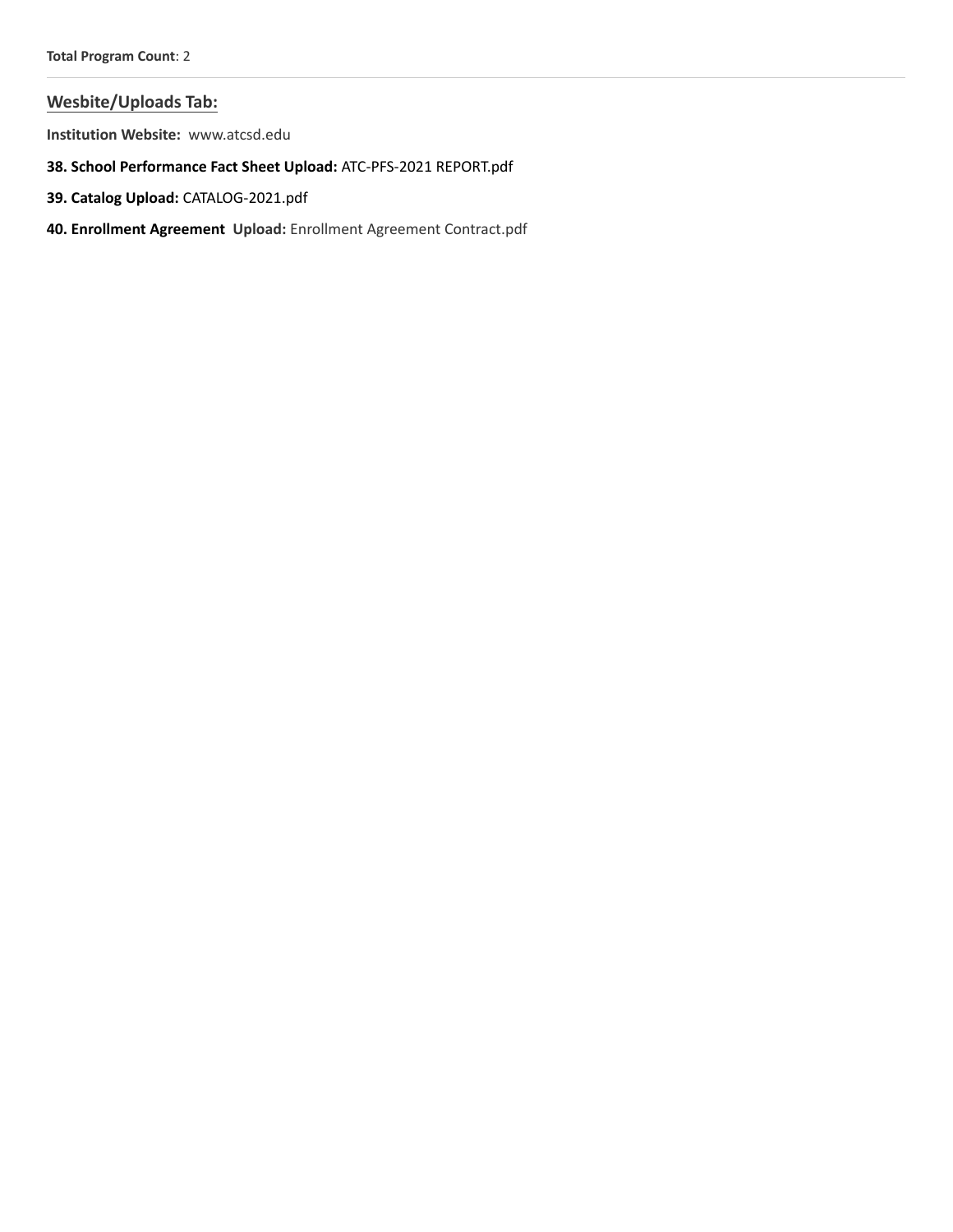## 2020 Annual Report



# Program Information Confirmation Document

### Institution Code: 3705001

### Institution Name: Associated Technical College

### Program: Telecommunications

All approved institutions are required to post the most current Annual Report submission, conspicuously on the homepage of their website. The Annual Report will be available on the Bureau's website 48 hours after Bureau staff has completed and finalized the review of your submission. You may access your complete Annual Report document on the Bureau's website at https://www.bppe.ca.gov/webapps/summary\_2018.php. Once Bureau staff alert you that your entire submission is complete, you may either, 1. Copy the link associated with your institution's Annual Report and paste the link to your institution's website. OR 2. You may select your Annual Report by clicking "Annual Report" copy and paste the Annual Report document to your institution's website.

Because reviewing each institution's submission is a timely process, the Bureau recommends that you compile all the confirmation documents into one file, in the following order, and save as verification of your submission, until it is available on the Bureau's website:

Compile and merge all of the confirmation documents into one PDF file, in the following order:

1. One (1) 2020 Annual Report Institution Data Confirmation Document (sent when the Institution Data workflow is complete.) 2. All 2020 Annual Report Program Data Confirmation Documents (sent when each of the Program Data workflow is complete.) 3. All 2020 Annual Report Branch Location Data Confirmation Documents (sent when each of the Branch Data workflow is complete.) 4. All 2020 Annual Report Satellite Location Data Confirmation Documents (sent when each of the Satellite Data workflow is complete.)

Program Data submitted:

**Program Data Tab:**

- **1. Report Year:** 2020 **2. Institution Code:** 3705001
- **3. Institution Name:** Associated Technical College

**Program Name Tab:**

**4. Program Name: Telecommunications** 

**5. Degree/Program Level:** Diploma/Certificate **5a. Degree/Program Level Other:**

**6. Degree/Program Title: 6a. Degree/Program Title Other:**

**Financial and Graduation Tab:**

| 7. Number of Degrees or Diplomas<br>Awarded? 45                                                                     | 8. Total Charges for this<br>Program? \$17,000.00     | 9. The percentage of enrolled students in<br><b>2017 receiving federal student loans to pay</b><br>for this program. $55$ |
|---------------------------------------------------------------------------------------------------------------------|-------------------------------------------------------|---------------------------------------------------------------------------------------------------------------------------|
| 10. The percentage of graduates in 2017<br>who took out federal student loans to pay<br><b>for this program.</b> 55 | 11. Number of Students Who<br>Began the Program? $63$ | <b>12. Students Available for Graduation?</b> 63                                                                          |
| <b>13. On-time Graduates? 42</b>                                                                                    |                                                       | 14. Completion Rate? 66.66667   15. 150% Completion Rate? 71.42857                                                        |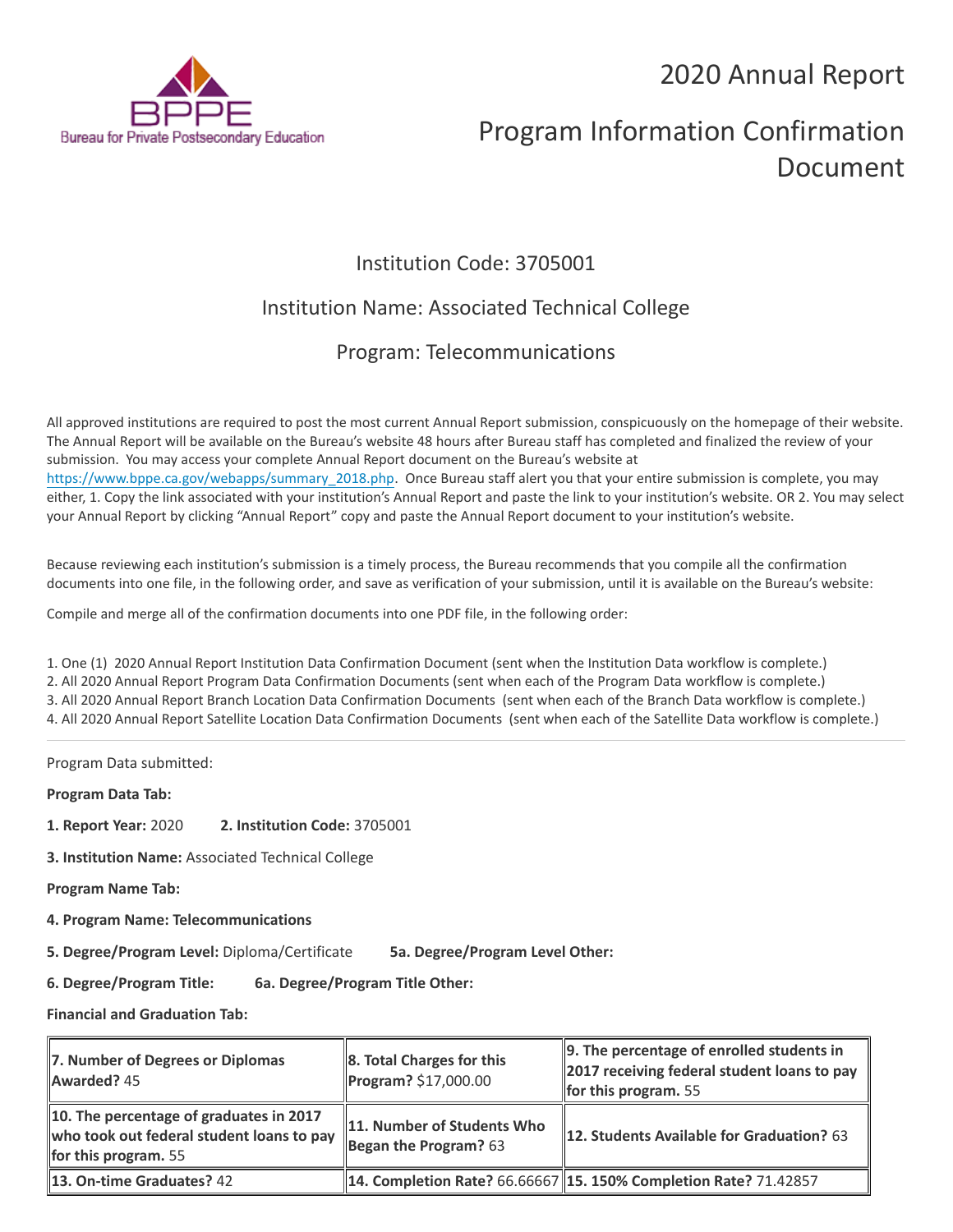### **16. Is the above data taken from the Integrated Postsecondary Education Data System (IPEDS) of the United States Department of Education?** No

### **Placement Data Tab:**

CEC § 94929.5 requires institutions to report placement data for every program that is designed or advertised to lead to a particular career, or advertised or promoted with any claim regarding job placement.

| 17. Graduates Available for<br><b>Employment?</b> 23                                                                                                                 | 18 Graduates Employed in the<br>Field? 14 | 19. Placement<br>Rate? 60.86957 |  |  |
|----------------------------------------------------------------------------------------------------------------------------------------------------------------------|-------------------------------------------|---------------------------------|--|--|
| 20. Graduates Employed in the field                                                                                                                                  |                                           |                                 |  |  |
| 20a. 20 to 29 hours per week? $0$                                                                                                                                    | 20b. At least 30 hours per week? 14       |                                 |  |  |
| 21. Indicate the number of graduates employed                                                                                                                        |                                           |                                 |  |  |
| $\ $ 21a. In a single position in the field of study: 14<br>21b. Concurrent aggregated positions in the field of<br>study: $0$                                       |                                           |                                 |  |  |
| 21c. Freelance/self-employed: 0<br>21d. By the institution or an employer owned by the institution, or<br>an employer who shares ownership with the institution: $1$ |                                           |                                 |  |  |

### **Exam Passage Rate Tab:**

5 CCR §74112(j) requires the institution to collect the exam passage data directly from its graduates if the exam passage data is not available from the licensing agency.

**22. Does this educational program lead to an occupation that requires State licensing?** No

### **22a. Do graduates have the option or requirement for more than one type of State licensing exam?**

 **Option/Requirement #1: Option/Requirement #2: Option/Requirement #3: Option/Requirement #4:**

**Exam Passage Rate - Year 1 Tab:**

**23. Name of the State licensing entity that licenses the field:** No

**24. Name of Exam?**

| 25. Number of Graduates Taking | 26. Number Who Passed the | 27. Number Who Failed the | $\ $ 28. Passage |
|--------------------------------|---------------------------|---------------------------|------------------|
| <b>State Exam?</b>             | <b>State Exam?</b>        | <b>State Exam?</b>        | Rate?            |

**29. Is This Data from the State Licensing Agency that Administered the Exam? 29a. Name of Agency:**

**30. If the response to #29 is "No", provide a description of the process used for Attempting to Contact Students.**

**Exam Passage Rate - Year 2 Tab:**

**31. Name of the State licensing entity that licenses the field:**

**32. Name of Exam?**

| 33. Number of Graduates Taking | 34. Number Who Passed the | <b>35. Number Who Failed the</b> | $\parallel$ 36. Passage |
|--------------------------------|---------------------------|----------------------------------|-------------------------|
| <b>State Exam?</b>             | <b>State Exam?</b>        | <b>State Exam?</b>               | $\parallel$ Rate?       |

**37. Is This Data from the State Licensing Agency that Administered the Exam? 37a. Name of Agency:**

**38. If the response to #37 is "No", provide a description of the process used for Attempting to Contact Students.** 

**Salary Data Tab:**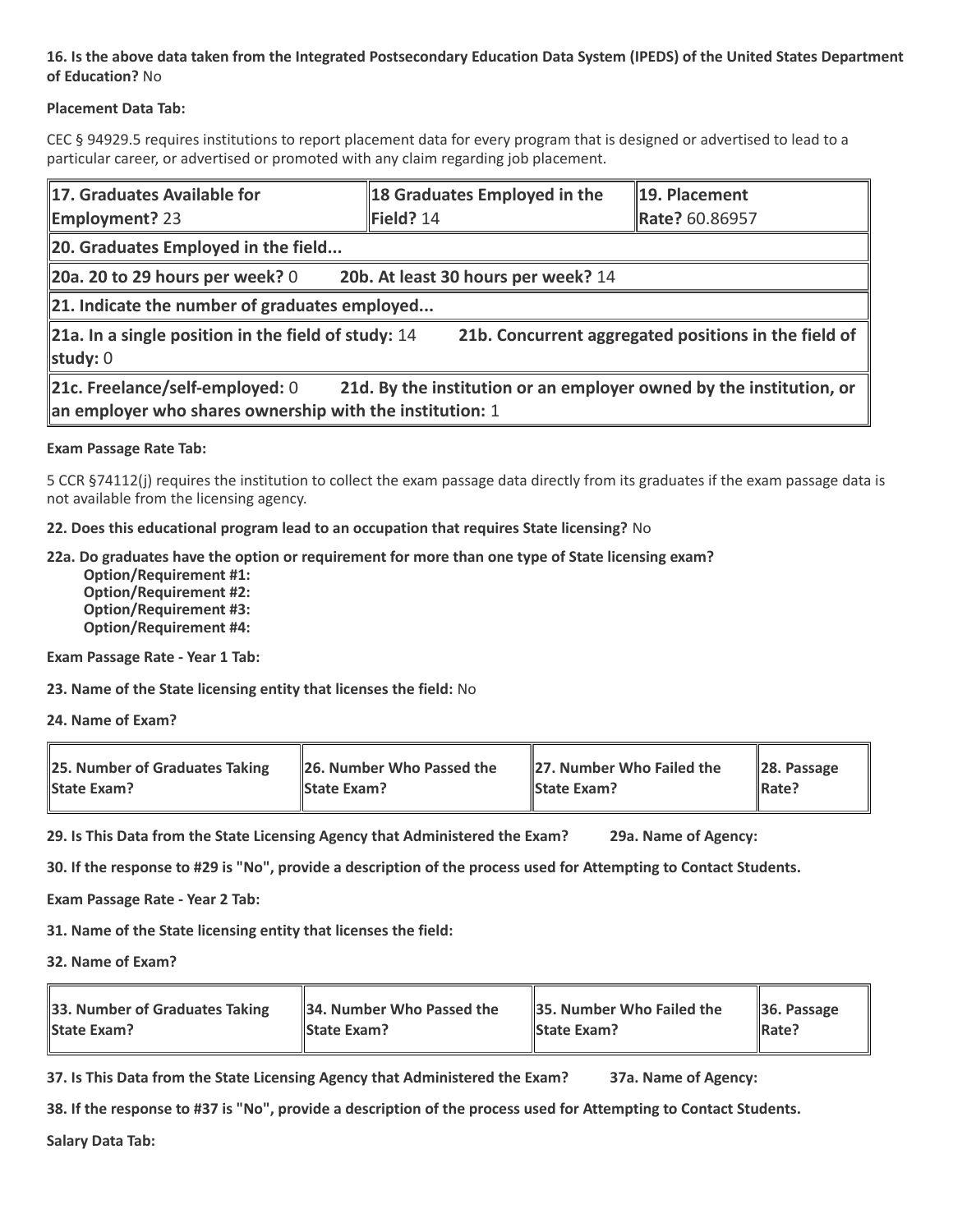CEC §94910(d) and 94929.5(a)(3) require the reporting of salary and wage information in increments of \$5,000.00 for graduates employed in the field of study.

### **39. Graduates Available for Employment?** 23 **40. Graduates Employed in the Field of Study?** 14

**41. Graduates Employed in the Field of Study reported receiving the following salary or wage:**

| ∥\$0 - \$5,000: 0                   | $\frac{1}{2}$ \$5,001 - \$10,000: 0 | $\parallel$ \$10,001 - \$15,000: 0   | \$15,001 - \$20,000: 4               |
|-------------------------------------|-------------------------------------|--------------------------------------|--------------------------------------|
| \$20,001 - \$25,000: 10             | $\parallel$ \$25,001 - \$30,000: 0  | $\frac{1}{2}$ \$30,001 - \$35,000: 0 | $\frac{1}{2}$ \$35,001 - \$40,000: 0 |
| <u>  </u> \$40,001 - \$45,000: 0    | $\parallel$ \$45,001 - \$50,000: 0  | 1\$50,001 - \$55,000: 0              | \$55,001 - \$60,000: 0               |
| $\frac{1}{2}$ \$60,001 - \$65,000:0 | \$65,001 - \$70,000: 0              | \$70,001 - \$75,000: 0               | $\frac{1}{2}$ \$75,001 - \$80,000: 0 |
| \$80,001 - \$85,000: 0              | \$85,001 - \$90,000: 0              | \$90,001 - \$95,000: 0               | $\frac{1595,001 - $100,000:0}{}$     |
| Over \$100,001: 0                   |                                     |                                      |                                      |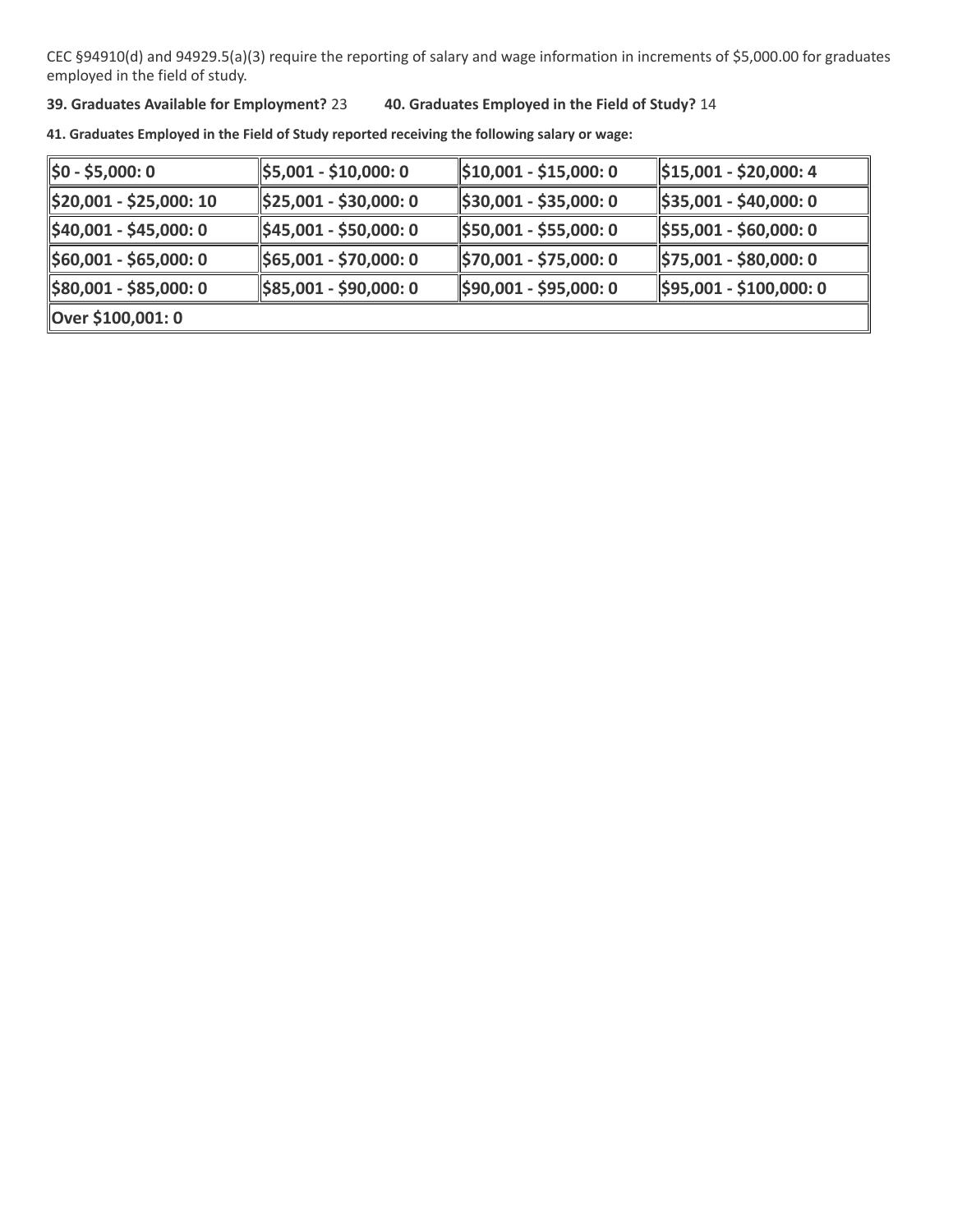## 2020 Annual Report



# Program Information Confirmation Document

### Institution Code: 3705001

### Institution Name: Associated Technical College

### Program: Microcomputer Technology

All approved institutions are required to post the most current Annual Report submission, conspicuously on the homepage of their website. The Annual Report will be available on the Bureau's website 48 hours after Bureau staff has completed and finalized the review of your submission. You may access your complete Annual Report document on the Bureau's website at https://www.bppe.ca.gov/webapps/summary\_2018.php. Once Bureau staff alert you that your entire submission is complete, you may either, 1. Copy the link associated with your institution's Annual Report and paste the link to your institution's website. OR 2. You may select your Annual Report by clicking "Annual Report" copy and paste the Annual Report document to your institution's website.

Because reviewing each institution's submission is a timely process, the Bureau recommends that you compile all the confirmation documents into one file, in the following order, and save as verification of your submission, until it is available on the Bureau's website:

Compile and merge all of the confirmation documents into one PDF file, in the following order:

1. One (1) 2020 Annual Report Institution Data Confirmation Document (sent when the Institution Data workflow is complete.) 2. All 2020 Annual Report Program Data Confirmation Documents (sent when each of the Program Data workflow is complete.) 3. All 2020 Annual Report Branch Location Data Confirmation Documents (sent when each of the Branch Data workflow is complete.) 4. All 2020 Annual Report Satellite Location Data Confirmation Documents (sent when each of the Satellite Data workflow is complete.)

Program Data submitted:

**Program Data Tab:**

- **1. Report Year:** 2020 **2. Institution Code:** 3705001
- **3. Institution Name:** Associated Technical College
- **Program Name Tab:**
- **4. Program Name: Microcomputer Technology**

**5. Degree/Program Level:** Diploma/Certificate **5a. Degree/Program Level Other:**

**6. Degree/Program Title: 6a. Degree/Program Title Other:**

**Financial and Graduation Tab:**

| 7. Number of Degrees or Diplomas<br>Awarded? 20                                                                | 8. Total Charges for this<br>Program? \$17,000.00     | $\parallel$ 9. The percentage of enrolled students in<br>2017 receiving federal student loans to pay<br>for this program. $18$ |
|----------------------------------------------------------------------------------------------------------------|-------------------------------------------------------|--------------------------------------------------------------------------------------------------------------------------------|
| 10. The percentage of graduates in 2017<br>who took out federal student loans to pay<br>for this program. $20$ | 11. Number of Students Who<br>Began the Program? $34$ | <b>12. Students Available for Graduation?</b> 34                                                                               |
| <b>13. On-time Graduates? 18</b>                                                                               |                                                       | 14. Completion Rate? 52.94118   15. 150% Completion Rate? 58.82353                                                             |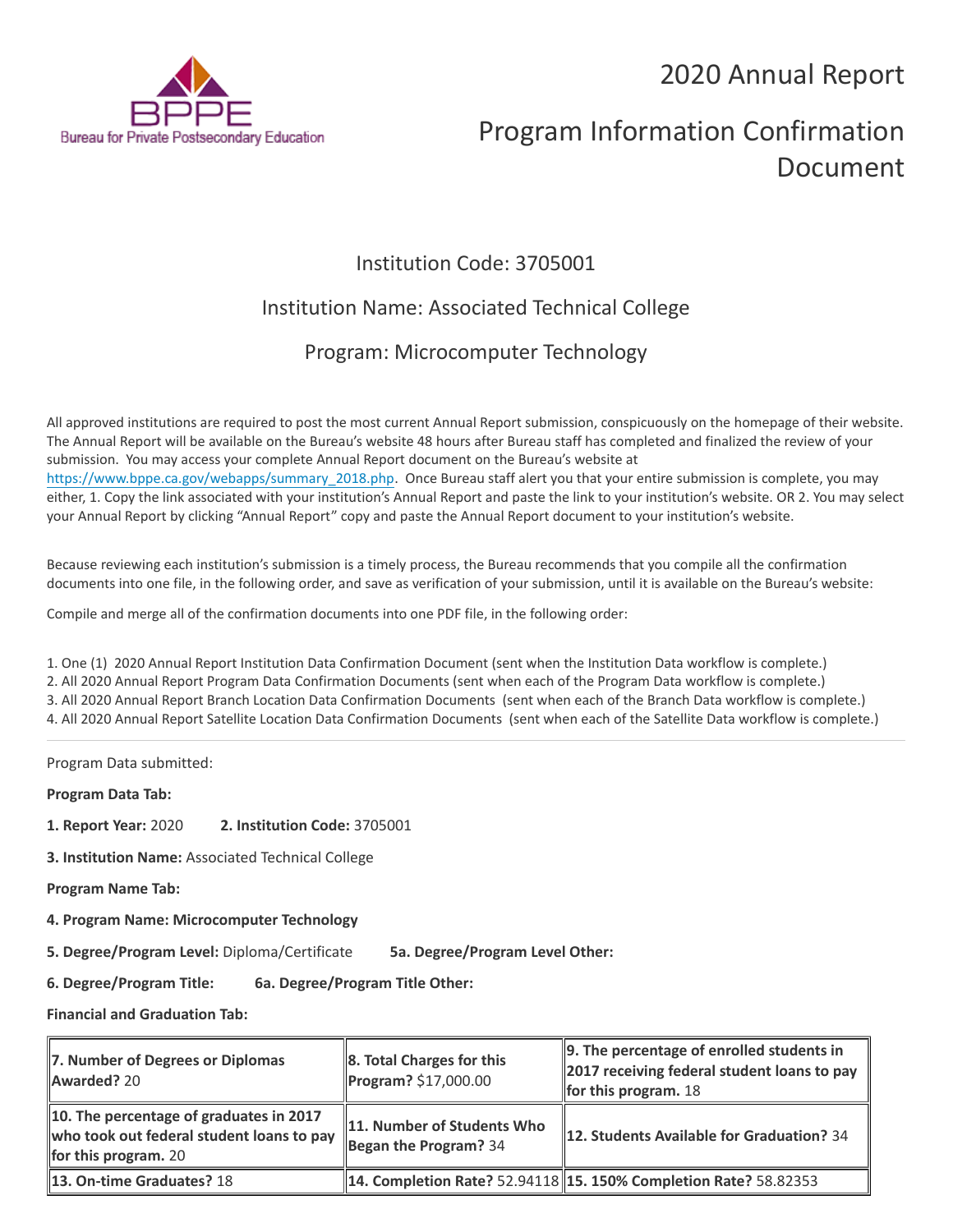### **16. Is the above data taken from the Integrated Postsecondary Education Data System (IPEDS) of the United States Department of Education?** No

### **Placement Data Tab:**

CEC § 94929.5 requires institutions to report placement data for every program that is designed or advertised to lead to a particular career, or advertised or promoted with any claim regarding job placement.

| 17. Graduates Available for<br><b>Employment? 20</b>                                                                                                               | 18 Graduates Employed in the<br>Field? 13            | 19. Placement Rate? 65 |  |  |
|--------------------------------------------------------------------------------------------------------------------------------------------------------------------|------------------------------------------------------|------------------------|--|--|
| 20. Graduates Employed in the field                                                                                                                                |                                                      |                        |  |  |
| $\vert$ 20a. 20 to 29 hours per week? 1                                                                                                                            | 20b. At least 30 hours per week? 12                  |                        |  |  |
| 21. Indicate the number of graduates employed                                                                                                                      |                                                      |                        |  |  |
| 21a. In a single position in the field of study: 13<br>study: 0                                                                                                    | 21b. Concurrent aggregated positions in the field of |                        |  |  |
| 21c. Freelance/self-employed: 2<br>21d. By the institution or an employer owned by the institution, or<br>an employer who shares ownership with the institution: 0 |                                                      |                        |  |  |

### **Exam Passage Rate Tab:**

5 CCR §74112(j) requires the institution to collect the exam passage data directly from its graduates if the exam passage data is not available from the licensing agency.

**22. Does this educational program lead to an occupation that requires State licensing?** No

### **22a. Do graduates have the option or requirement for more than one type of State licensing exam?**

 **Option/Requirement #1: Option/Requirement #2: Option/Requirement #3: Option/Requirement #4:**

**Exam Passage Rate - Year 1 Tab:**

**23. Name of the State licensing entity that licenses the field:** No

**24. Name of Exam?**

| 25. Number of Graduates Taking | 26. Number Who Passed the | 27. Number Who Failed the | $\ $ 28. Passage |
|--------------------------------|---------------------------|---------------------------|------------------|
| <b>State Exam?</b>             | <b>State Exam?</b>        | <b>State Exam?</b>        | Rate?            |

**29. Is This Data from the State Licensing Agency that Administered the Exam? 29a. Name of Agency:**

**30. If the response to #29 is "No", provide a description of the process used for Attempting to Contact Students.**

**Exam Passage Rate - Year 2 Tab:**

**31. Name of the State licensing entity that licenses the field:**

**32. Name of Exam?**

| 33. Number of Graduates Taking | 34. Number Who Passed the | <b>35. Number Who Failed the</b> | $\parallel$ 36. Passage |
|--------------------------------|---------------------------|----------------------------------|-------------------------|
| <b>State Exam?</b>             | <b>State Exam?</b>        | <b>State Exam?</b>               | $\parallel$ Rate?       |

**37. Is This Data from the State Licensing Agency that Administered the Exam? 37a. Name of Agency:**

**38. If the response to #37 is "No", provide a description of the process used for Attempting to Contact Students.** 

**Salary Data Tab:**